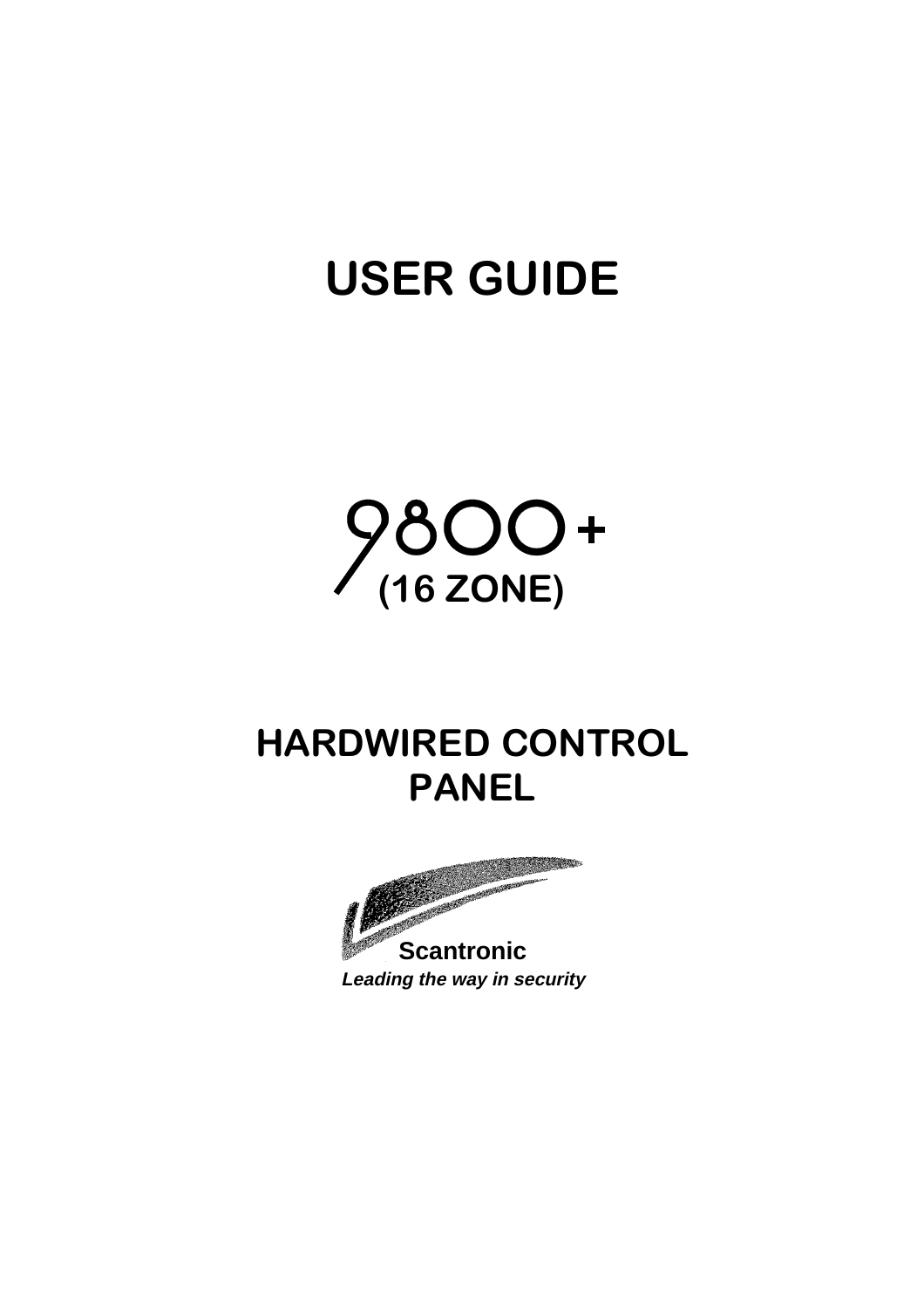## **Contents**

| 1. Introduction                          | 3  |
|------------------------------------------|----|
| The 9800+ (16 zone) System  3            |    |
|                                          |    |
| About This Guide 5                       |    |
| 2. Everyday Operation                    | 6  |
| How Do I Know if the System is           |    |
|                                          | 6  |
| Setting the System                       | 6  |
|                                          |    |
| Exceeding the Exit Time  7               |    |
| Exit Terminate Button Set 7              |    |
|                                          |    |
|                                          |    |
| Keyswitch Setting  8                     |    |
| If the System Will Not Set  8            |    |
| Unsetting the System  9                  |    |
| Unsetting From a Keyswitch  9            |    |
| Unsetting From the Keypad  9             |    |
| If You Exceed the Entry Time  9          |    |
| 3. After an Alarm                        | 10 |
|                                          |    |
| Disarming the System  10                 |    |
| Resetting the System  10                 |    |
| Customer Reset  11                       |    |
| Remote Reset  11                         |    |
| <b>4. Special Functions</b>              | 12 |
|                                          | 12 |
| Omitting Zones                           | 12 |
| Omitting 24 Hour Zones                   | 13 |
| Setting the Time and Date                | 13 |
| Access Codes                             | 14 |
| Duress Code                              | 14 |
| Changing Access Codes                    | 14 |
|                                          | 15 |
| Table 1. Log Event Codes                 | 15 |
| Table 1 (Cont'd) . Log Event Codes<br>16 |    |
| Turning the Chime On/Off                 | 16 |
| Testing the System                       | 16 |
|                                          | 16 |
|                                          | 17 |
| 5. System Faults                         | 18 |

9800+ (16 Zone) Hardwired Control Panel User Guide. © Scantronic Ltd. 1997

Every effort has been made to ensure that the contents of this book are correct. However, neither the authors nor Scantronic accept any liability for loss or damage caused or alleged to be caused directly or indirectly by this book. The contents of this book are subject to change without notice.

Printed and published in the U.K.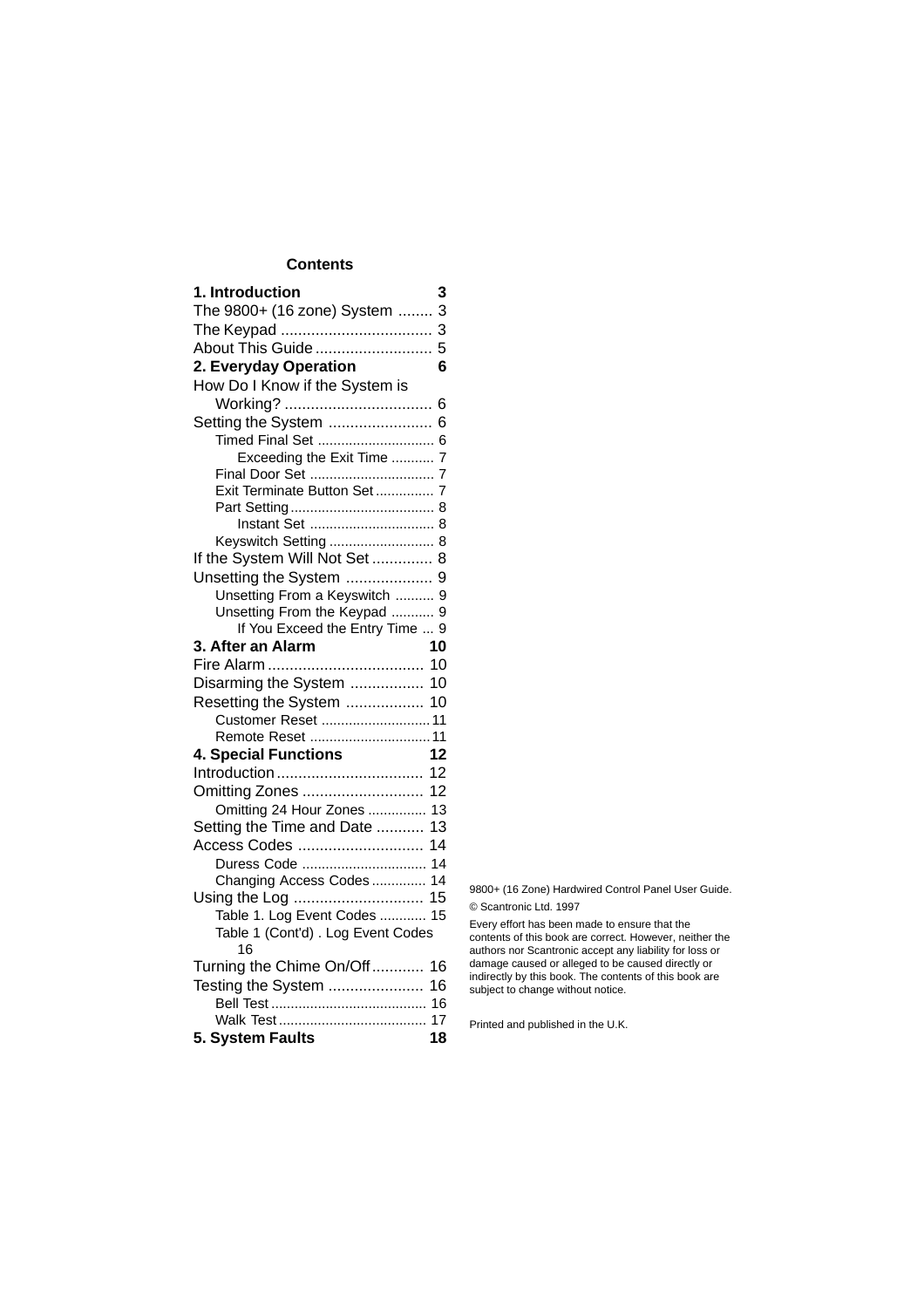## **1. Introduction**

### **The 9800+ (16 zone) System**

The 9800+ (16 zone) system comprises a control unit, one or more keypads, and various detectors.

The control unit is a steel box that houses the main controller, power supply, stand-by battery, and any remote communicator. The control unit is normally fitted out of sight in a safe place (for example under the stairs).

The detectors are installed at various places, or **zones**, around the premises. If something triggers a detector then it signals back to the control unit. How the control unit reacts depends on whether the system is **set** or **unset**.

When **set** the system raises an alarm whenever a detector is triggered. The alarm might be a bell or strobe on the outside of your premises, or it might be a silent signal over the telephone line to a central monitoring station. When **unset** the system does not raise an alarm if a detector is triggered.

The system provides three different setting **Levels**, labelled A, B, and C. Level A sets the whole system, protecting all of the premises covered by the alarm system. Levels B and C set part of the system, protecting part of the premises while the rest is in use. The system raises an alarm when a detector belonging to a set Level is triggered. The Installer programs the Levels during installation. Ask your Installer to tell you which zone is allocated to each Level.

Your premises may be fitted with **24 hour** zones and **panic alarm** zones. If these zones are triggered the system will raise an alarm whether or not any Level is set.

#### **The Keypad**

From the keypad you can set and unset the system, read the event log, and make minor changes to the way the system operates.

You must enter an **access code** before the system will accept commands from the keypad. The system can store up to 8 different access codes, providing secure access for 8 users.

Figure 1 below shows the keypad in detail.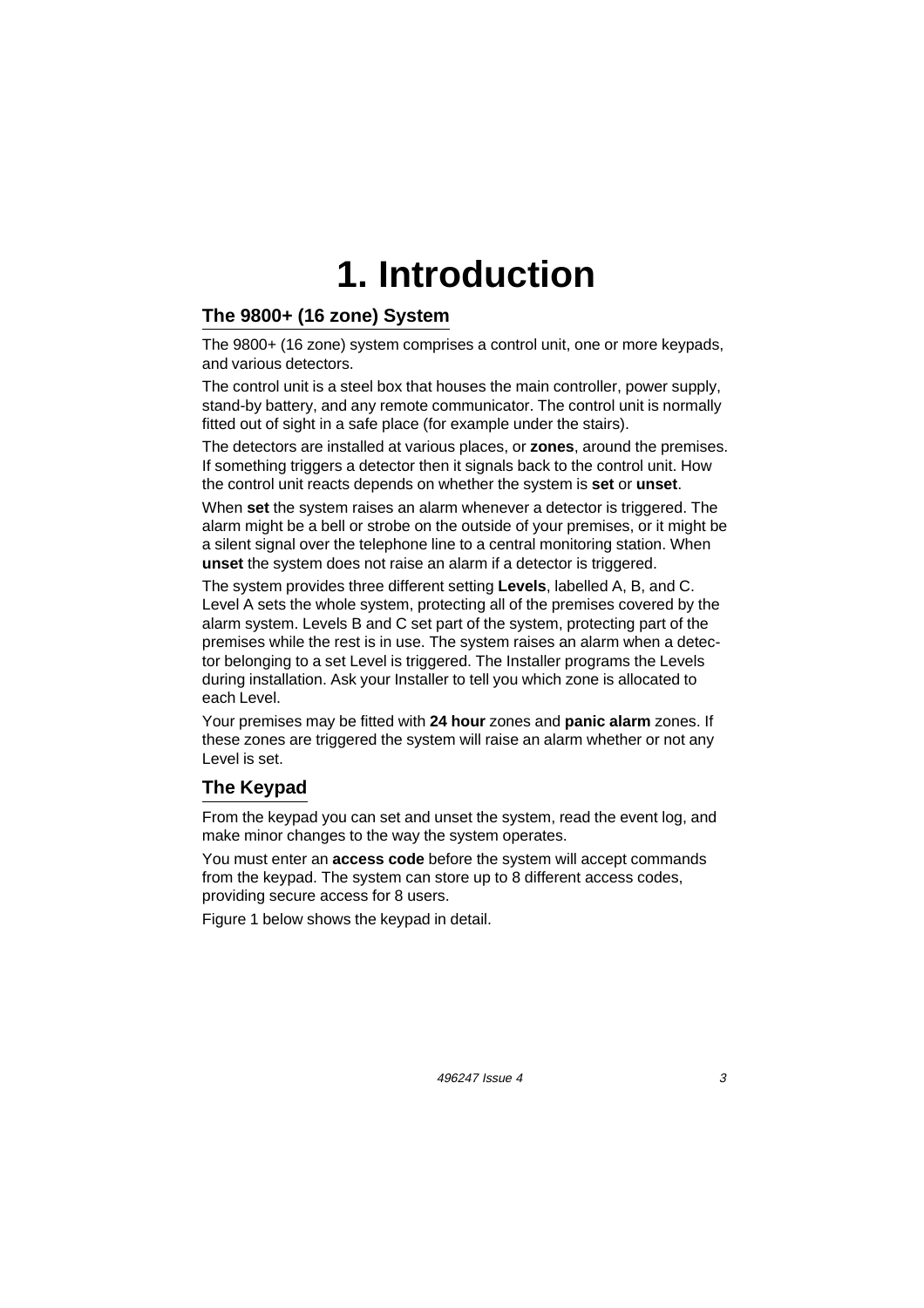#### 1. Introduction



Figure 1. 9800+ Keypad

The keypad has the following displays and controls:

| A, B, C LEDs       | These LEDs (Light Emitting Diodes) glow to show<br>which Level is set. The LEDs are dark when the<br>Levels are unset. Note that the installer can pro-<br>gram the system to hide the display.   |
|--------------------|---------------------------------------------------------------------------------------------------------------------------------------------------------------------------------------------------|
| Day LED            | The Day LED glows when the system is unset. The<br>LED goes dark when the system is set. Note that<br>the installer can program the system to hide the<br>display.                                |
| <b>Fault LED</b>   | The Fault LED glows when the system is in alarm,<br>if the system has detected a fault on the telephone<br>line, or if the internal battery has failed.                                           |
| Service LED        | The Service LED glows when the panel needs an<br>engineer to reset it, or the system has detected an<br>internal problem. Call your alarm installer.                                              |
| Power LED          | The Power LED glows when the system is using<br>mains power. If the Power LED flashes slowly then<br>the mains power has been disconnected and the<br>system is running off the stand-by battery. |
| <b>LED Display</b> | The system displays information and instructions<br>through the two character LED display.                                                                                                        |
| Level Setting Keys | Use these keys to set individual Levels. A sets the                                                                                                                                               |

4 496247 Issue 4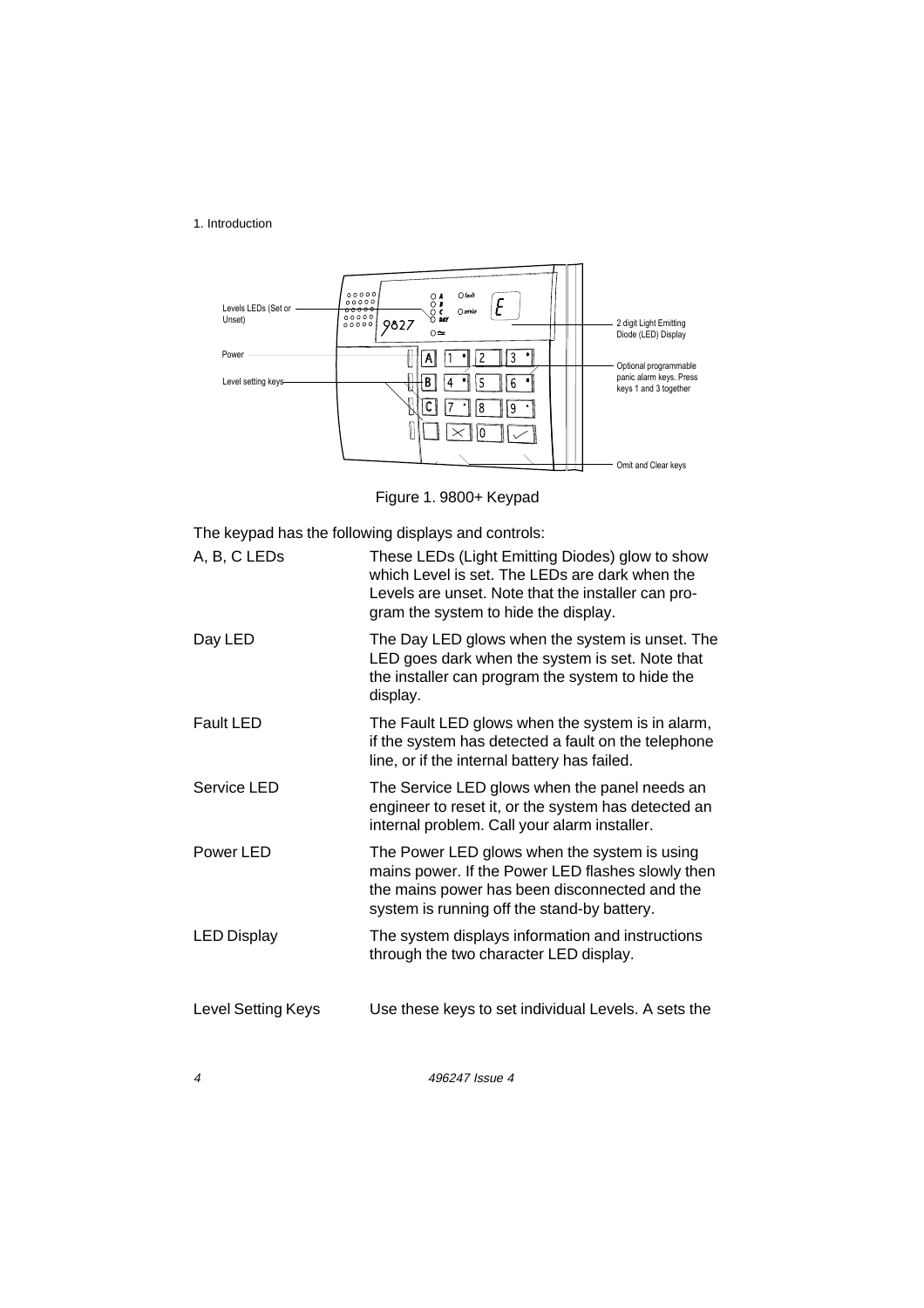1. Introduction

|                      | whole system. B and C set part of the system. (D is<br>not active.) Note that you will have to use your<br>access code first.                                                                           |
|----------------------|---------------------------------------------------------------------------------------------------------------------------------------------------------------------------------------------------------|
| Panic Alarm Keys     | Press keys 1 and 3 together to raise a personal<br>attack alarm. (Check with your Installer that your<br>system is programmed with this function.)                                                      |
| 3 (Clock)            | Press 3 to change the time and date stored in the<br>system.*                                                                                                                                           |
| 4 (Code)             | Press 4 to change access codes.*                                                                                                                                                                        |
| $5$ (Log)            | Press 5 to read a record of events that have<br>occurred on your system.*                                                                                                                               |
| 7 (Chime)            | Press 7 to switch the Chime function on or off.*                                                                                                                                                        |
| 8 (Bell test)        | Press 8 to start a bell test.*                                                                                                                                                                          |
| 9 (Walk test)        | Press 9 to start a walk test.*                                                                                                                                                                          |
| X (Omit)             | The X key (Omit on 9800 keypads) lets you omit<br>(bypass) zones when setting the system. Note that<br>the Installer must program individual zones so that<br>the system will allow you to bypass them. |
| $\checkmark$ (Clear) | The $\checkmark$ key (Clear on 9800 keypads) tells the<br>system that you have finished entering an access<br>code (or other command).                                                                  |
|                      |                                                                                                                                                                                                         |

\* (see "4. Special Functions")

## **About This Guide**

The rest of this guide tells you how to use the system in more detail:

| Describes how to set and unset the system.                                                                                                                 |
|------------------------------------------------------------------------------------------------------------------------------------------------------------|
| Tells you how to switch off the sounders after an<br>alarm, how to see what caused the alarm, and how<br>to reset the system so that it can be used again. |
| Tells you how to use the more advanced features<br>of the system.                                                                                          |
| Tells you what to do if the alarm system reports a<br>fault.                                                                                               |
|                                                                                                                                                            |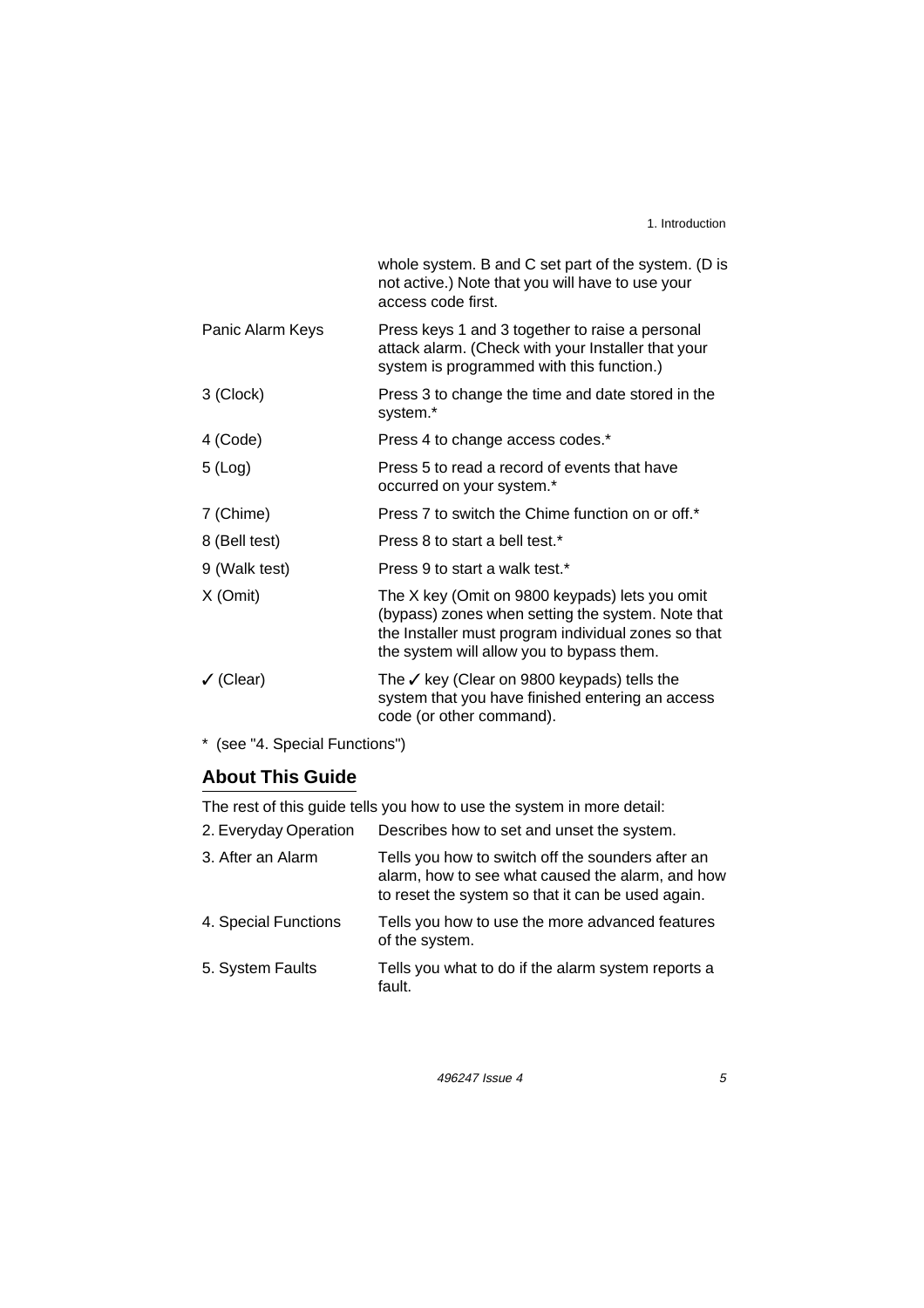There are several different ways of setting the system. For all methods (except using a **Keyswitch)** you must enter your access code at the keypad. The Keyswitch method uses a key in a special switch fitted to your premises. "Setting the System" below describes each method. Ask your Installer to provide the method that suits your site best.

During installation the Installer programs the system to create an **exit route** for your premises. When setting the system you must follow this route to leave the premises. Similarly you must follow a specified **entry route** when going into the premises in order to unset the system. If you stray from these routes you may cause a false alarm.

## **How Do I Know if the System is Working?**

The Power LED always glows when the mains power is present. If the Power LED flashes slowly then mains power is off, and the system is working from its internal battery. If the Power LED is dark then the system is dead.

When the system is set, a Level LED glows to show which Level key was used. When the system is unset, the Day LED glows. **However**, the Installer can program the system to hide these displays. Ask your installer how the system is set up.

If you wish to test the system and its detectors, see "4. Special Functions - Testing the System".

## **Setting the System**

#### **Timed Final Set**

With Timed Final Set the system sets after a programmed **exit time** has expired. Ask your Installer to make sure the exit time is long enough for you to leave the premises and close the final door.

- 1. Close all doors and windows.
- 2. Key in your access code at the keypad.
- 3. Press the appropriate Level key.

The exit time starts when you press the Level key. During the exit time the Level LED flashes and the keypads give a continuous **exit tone** to warn you that the timer is running.

If you hear an interrupted tone from the keypads or internal sounder then one of the detectors is operating. The keypad shows the zone number of the detector. Make sure that all doors and windows are closed.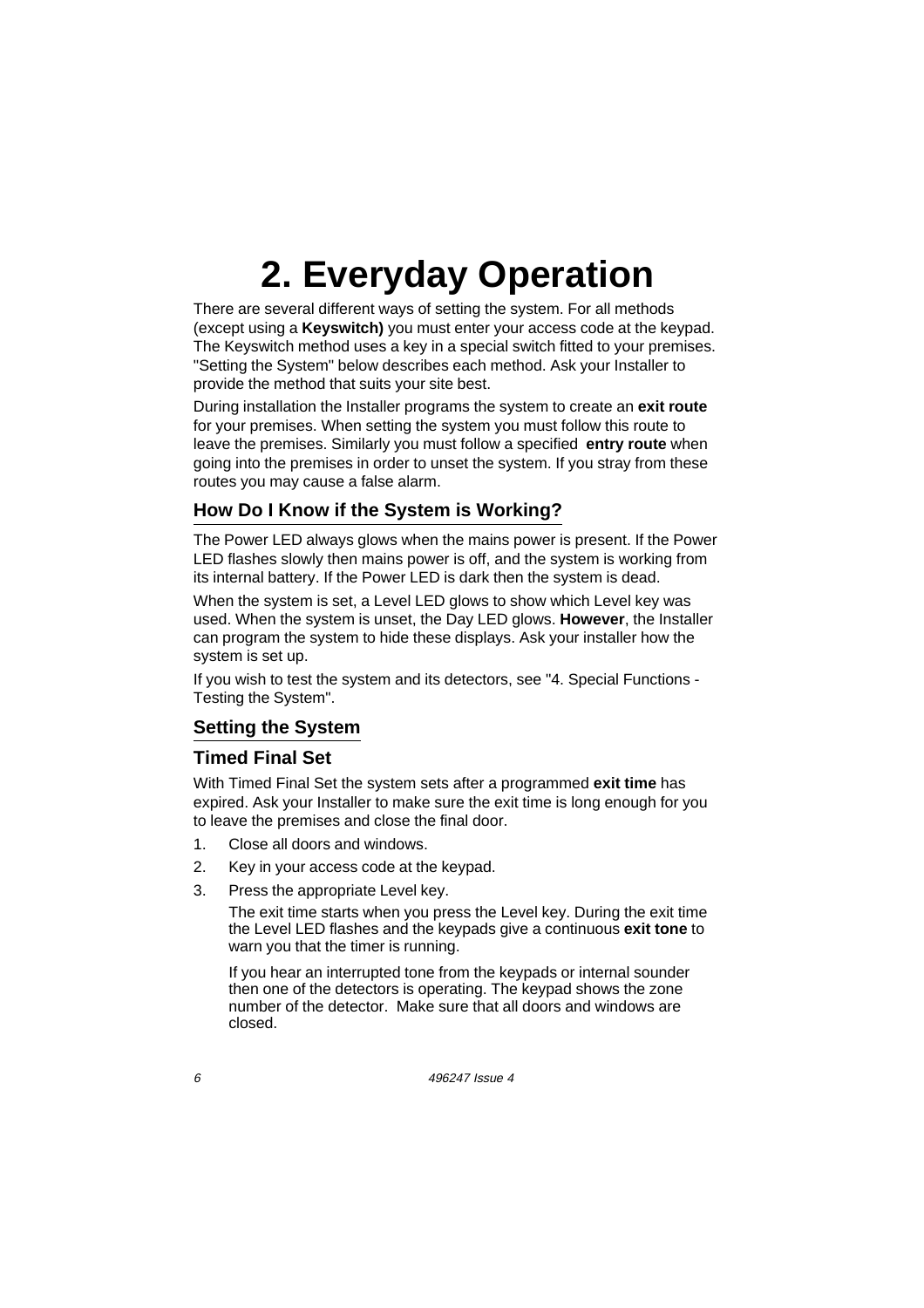4. Leave via the designated exit route. Close the final door.

At the end of the exit time the system sets, and stops the exit tone. The Level LED glows steadily to show which Level is set.

**Note:** If you change your mind about setting the system either press  $\checkmark$  (Clear) within five seconds of entering your code, **or** key in your access code again if you miss the first five seconds.

#### **Exceeding the Exit Time**

If you do not close the final door before the end of the exit time then the system gives an alarm and **does not set.** You can cancel this false alarm by entering your access code at the keypad immediately.

When you have cancelled the alarm you will have to reset the system and restart the setting procedure.

#### **Final Door Set**

With Final Door setting the system sets when you close the last door. There is no fixed exit time.

- 1. Close all doors and windows.
- 2. Key in your access code at the keypad.
- 3. Press the appropriate Level key. The keypad starts the continuous exit tone and the Level LED flashes.
- 4. Leave via the designated exit route and close the final door.

#### **Exit Terminate Button Set**

In Exit Terminate Button setting the system completes setting after you press a button mounted outside the premises by the final door.

- 1. Close all doors and windows.
- 2. Key in your access code at the keypad.
- 3. Press the appropriate Level key. The keypad starts the continuous exit tone and the Level LED flashes.
- 4. Leave via the designated exit route. Close the final door.
- 5. Press the exit terminate button.

The exit tone stops and the system sets. The Level LED glows steadily.

**Note:** The Installer may have programmed your system to set after a fixed time even if you do not press the exit terminate button. This is to make sure your premises are protected even if you forget to press the exit terminate button. Ask your Installer how your system is set up.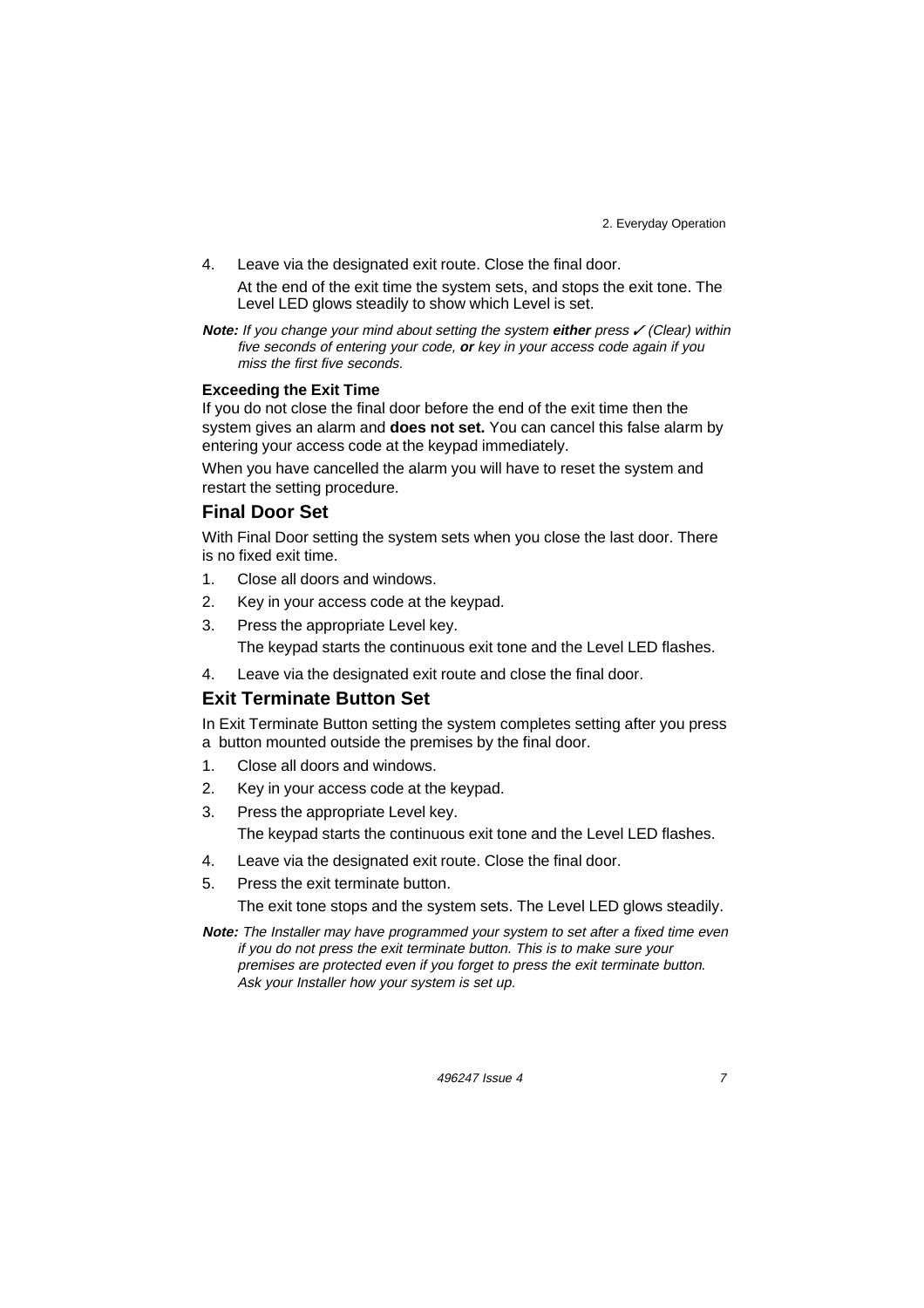## **Part Setting**

The Installer may have programmed your system so that you can protect part of the premises while the rest is in use. Level keys B and C can give two part set areas, ask your installer which areas each key covers.

- 1. Close doors and windows in the protected area.
- 2. Key in your access code at the keypad.
- 3. Press the Level key B or C as necessary. The keypad starts the continuous exit tone and the Level LED flashes (see "Instant Set" below).
- 4. Leave via the designated exit route and if necessary close the final door. The exit tone stops and the system sets. The Level LED glows steadily to show which Level is set.

**Note:** Some Levels on your system may be programmed for **Silent Set**. When setting these Levels the system does not give any tones from the keypads or internal sounder.

#### **Instant Set**

The area protected by a part set system may not need an exit route or final exit door. For these areas the Installer may program the Level key protecting the area as Instant Set. With Instant Set the system sets as soon as you press the Level key. Note that Instant set is only available on level keys B and C.

#### **Keyswitch Setting**

- 1. Close all doors and windows. The Ready lamp on the keyswitch should be glowing to indicate that all the detectors are closed. (Some types of keyswitch do not have lamps.)
- 2. Turn the keyswitch to "Set".
- 3. Leave the premises and close the final door. The system sets.

## **If the System Will Not Set**

If you try to set the system while a detector in the protected area is reporting an open door or window then the keypad will give an interrupted tone and the display will show the zone number of the detector.

- 1. Enter your access code at the keypad. The interrupted tone stops and the Day LED glows.
- 2. Go to the zone shown on the display and find out what is triggering the detector. If possible remedy the fault.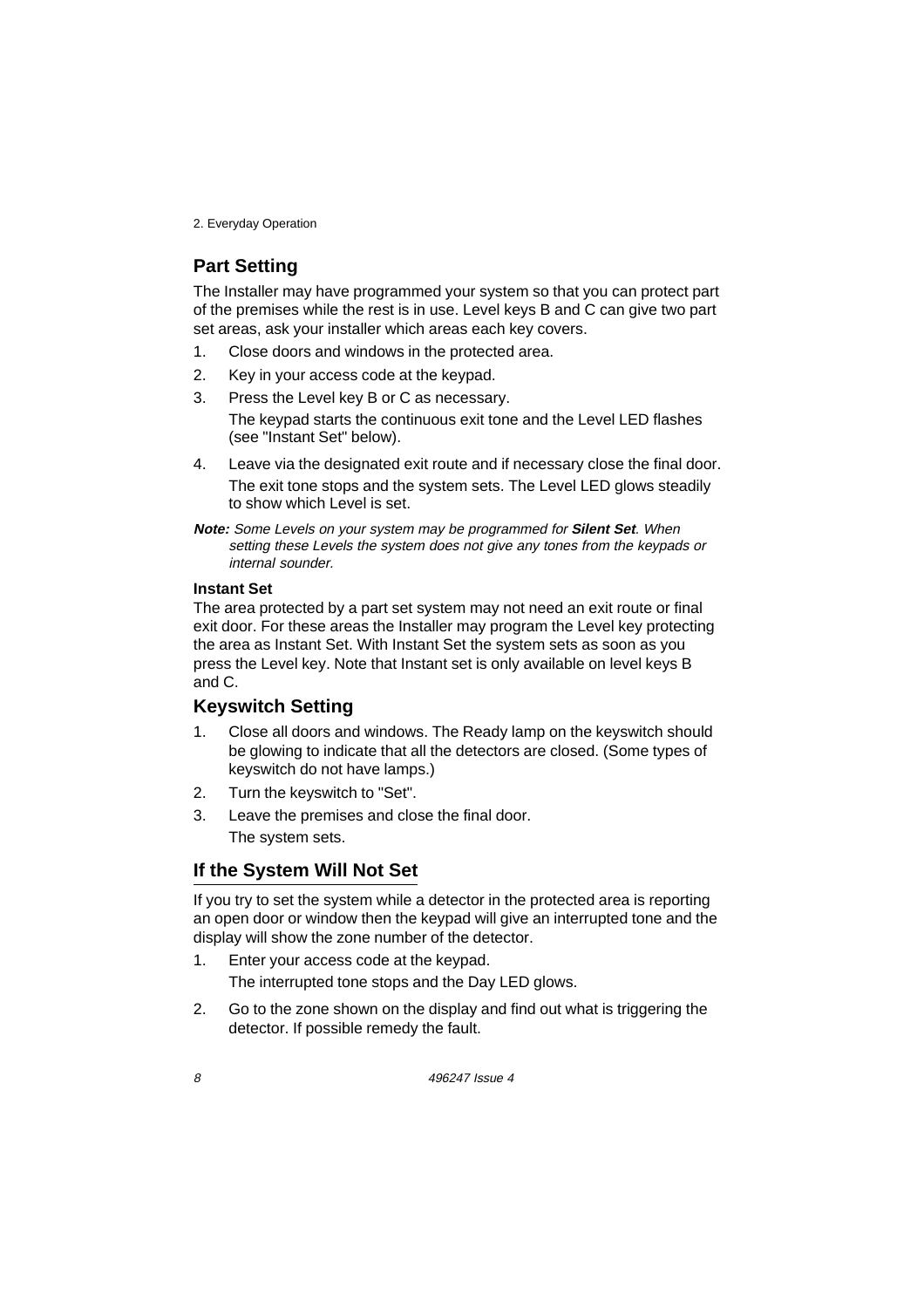- 3. Return to the keypad and set the system again. If no other detectors are active the system sets.
- 4. Repeat steps 1 to 3 if the display shows other zones.
- 5. If you still cannot set the system then call the engineer.

#### **Unsetting the System**

### **Unsetting From a Keyswitch**

Turn the keyswitch to OFF. The system unsets immediately.

#### **Unsetting From the Keypad**

The system has a programmed **entry time**. Ask your Installer to make sure the entry time is long enough for you to enter by the designated entry route, get to the keypad and unset the system.

The entry time starts when you open the designated entry door. During the entry time the keypads give a "galloping" **entry tone** to warn you that the timer is running.

- 1. Enter through the designated entry door and go to the keypad. As you enter the premises the system starts the entry timer and the keypad gives the entry tone.
- 2. Key in your access code at the keypad. The entry tone stops. **The system is now unset.**

## WARNING: If you enter your premises and an internal alarm starts then there may be an intruder.

#### **If You Exceed the Entry Time**

If you regularly have problems exceeding the entry time, ask your installer about "Dual Ply Entry" and "Alarm Abort".

If the system is programmed for **Dual Ply Entry**, then the control unit adds a 30 second grace period to the end of the Entry Time. During that grace period the keypads give a high pitched continuous tone to warn you that the Entry Time has run out.

When programmed for **Alarm Abort** the system gives you 90 seconds after the end of the Entry Time to cancel any alarm caused by exceeding the Entry Time or leaving the entry route. If you exceed the 90 second Alarm Abort time then the panel gives a full alarm, and you may have to call an engineer to reset your system.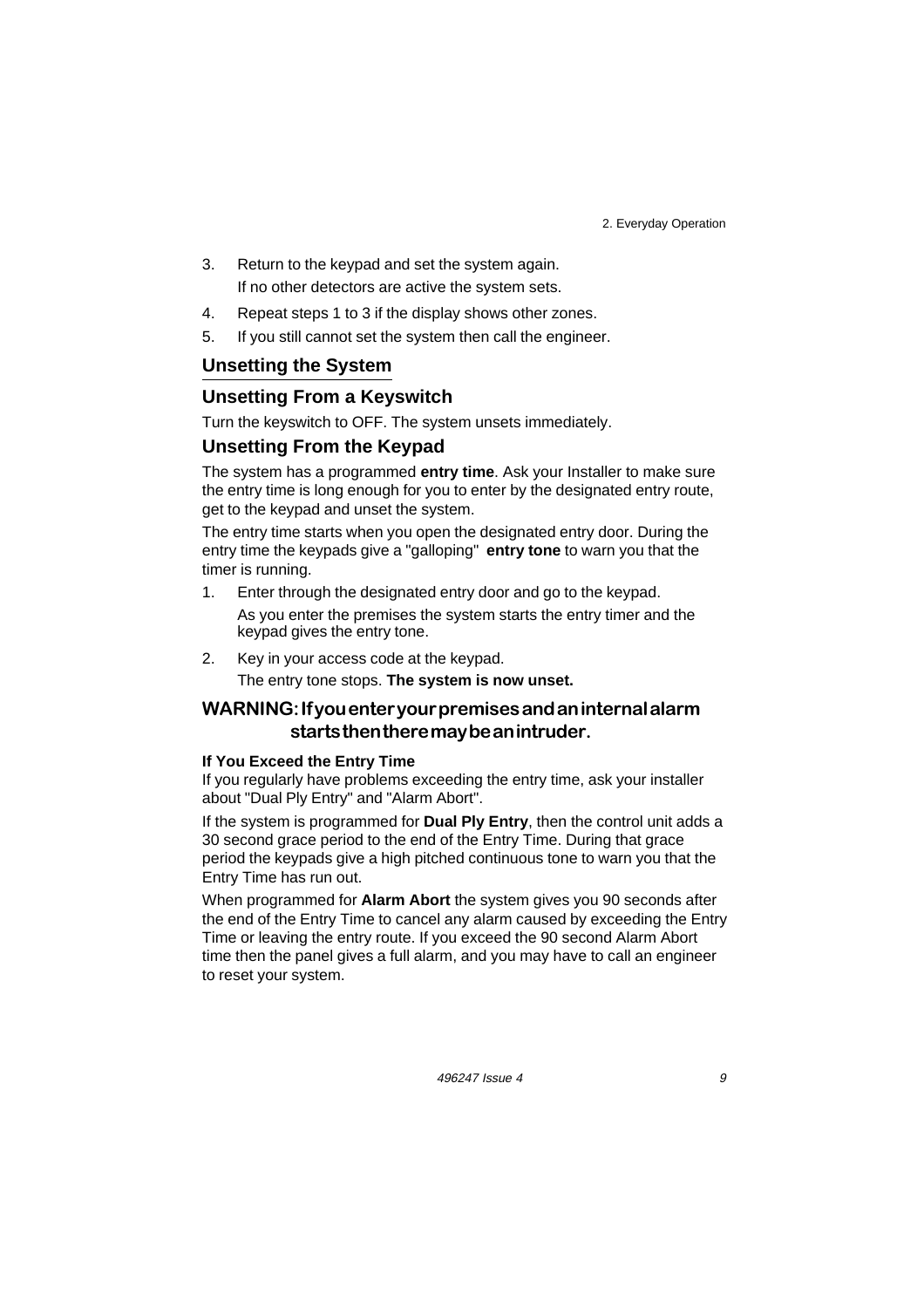3. After an Alarm

## **3. After an Alarm**

When your system raises an alarm you must **disarm** it in order to switch off the sounders and strobes. The system keeps a record of which zone(s) triggered the alarms, and shows the zone number(s) on the keypad display. Once you have disarmed the system, the system must be **reset** before you can start using it again.

### **Fire Alarm**

The system gives a fire alarm by sounding a warbling tone from the keypads and alarm sounder. The display shows the letters "Fr".

- 1. Evacuate the premises and call the Fire Brigade. Do not attempt to unset the alarm.
- 2. When the premises are safe, follow the instructions below.

## **Disarming the System**

- 1. Go to the keypad via the entry route.
- 2. Key-in your access code.

The sounders go quiet, the Day and Fault LEDs glow, and the display shows the letter "c" with the zone number of the first detector to be triggered. You may also see the Service LED glowing.

- 3. Establish the cause of the alarm.
- 4. Carry on to reset the system.

## **Resetting the System**

There are three different methods for resetting. You can tell which method your system uses by looking at the Service LED after an alarm.

- If the Service LED is dark then the system uses **Customer Reset**. You can reset the system yourself from the keypad.
- If the Service LED glows after an alarm then your system uses **Engineer Reset**. Call your alarm company and ask for an engineer to visit the premises to reset the system.
- If the Service LED glows after an alarm **and** your system is connected to a central monitoring station then your system may use **Remote Reset**. Your alarm company will give you instructions over the phone and a special code so that you can reset the system from the keypad.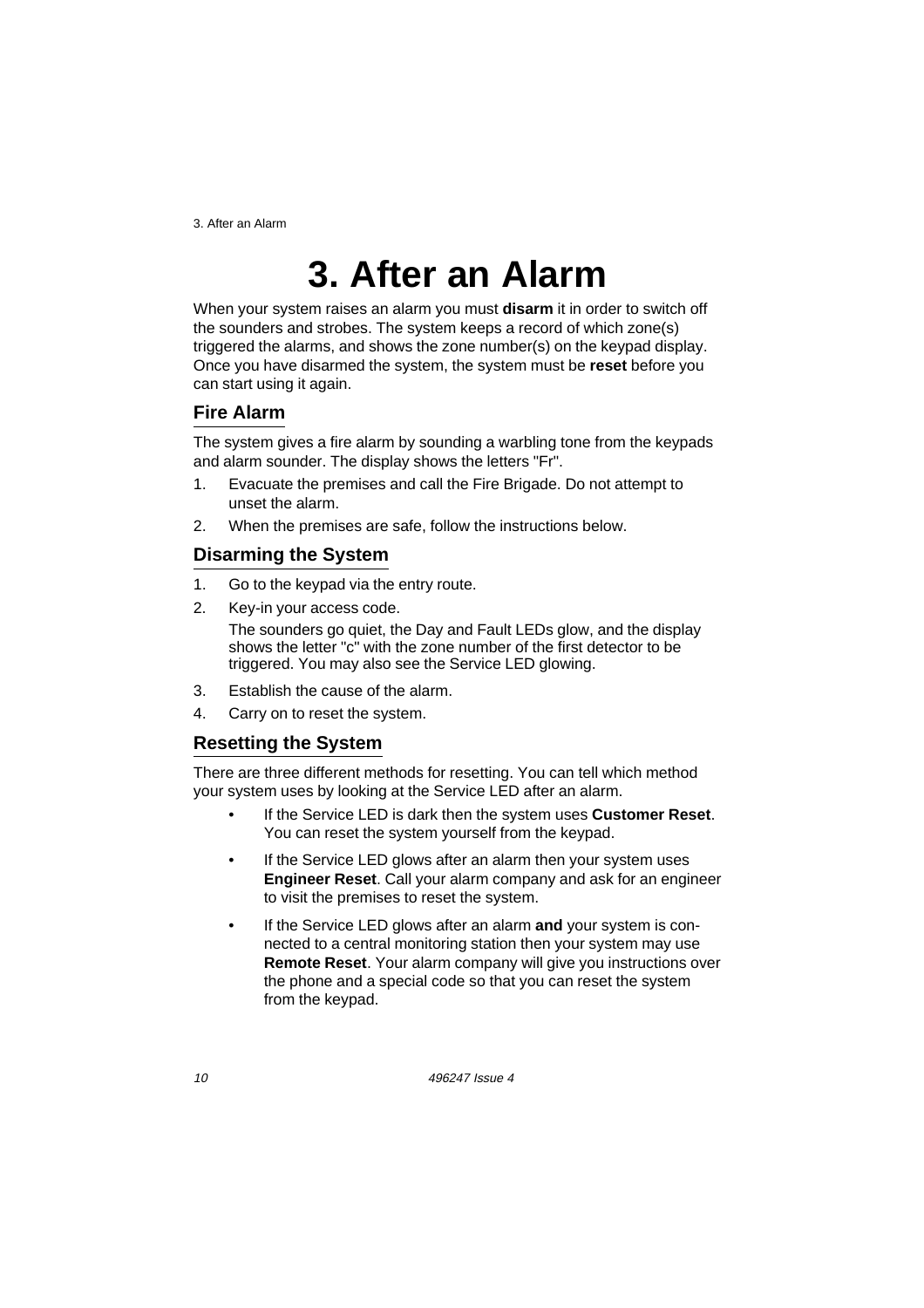3. After an Alarm

#### **Customer Reset**

- 1. Key-in your access code and press  $\checkmark$  (Clear). The Fault LED goes dark and the display clears.
- 2. You can now use your system as normal.

#### **Remote Reset**

Before starting this process, make sure you have a pen and paper to hand. You will need to write down some information shown on the keypad. If you have not carried out a remote reset before, read the instructions through before starting.

- 1. Key in your access code. The display shows "rr" (reset required).
- 2. Press ✓ (Clear).

The display shows "- -", indicating that the system wants further instructions.

3. Press "6".

The display shows two pairs of numbers alternately. The two pairs of numbers make a four digit Control Code.

- 4. Write down the four digit Control Code. Note that the system will display the control code twice and then return to showing the first detector to alarm. If you miss the Control Code repeat steps 1 to 3.
- 5. Contact your alarm company central station.

The central station will ask a few questions to make sure you are who you say you are. They will then ask for the circumstances of the alarm, and for the Control Code. If they do not need to send an Engineer to check the system they will give you a "Reset Code".

- 6. Key in the Reset Code on the keypad. The display clears and the Fault and Service LEDs go out.
- 7. You can now use your system as normal.
- **Note:** Your alarm company may use "RedCare Reset". Ask your installer for more information about this form of reset.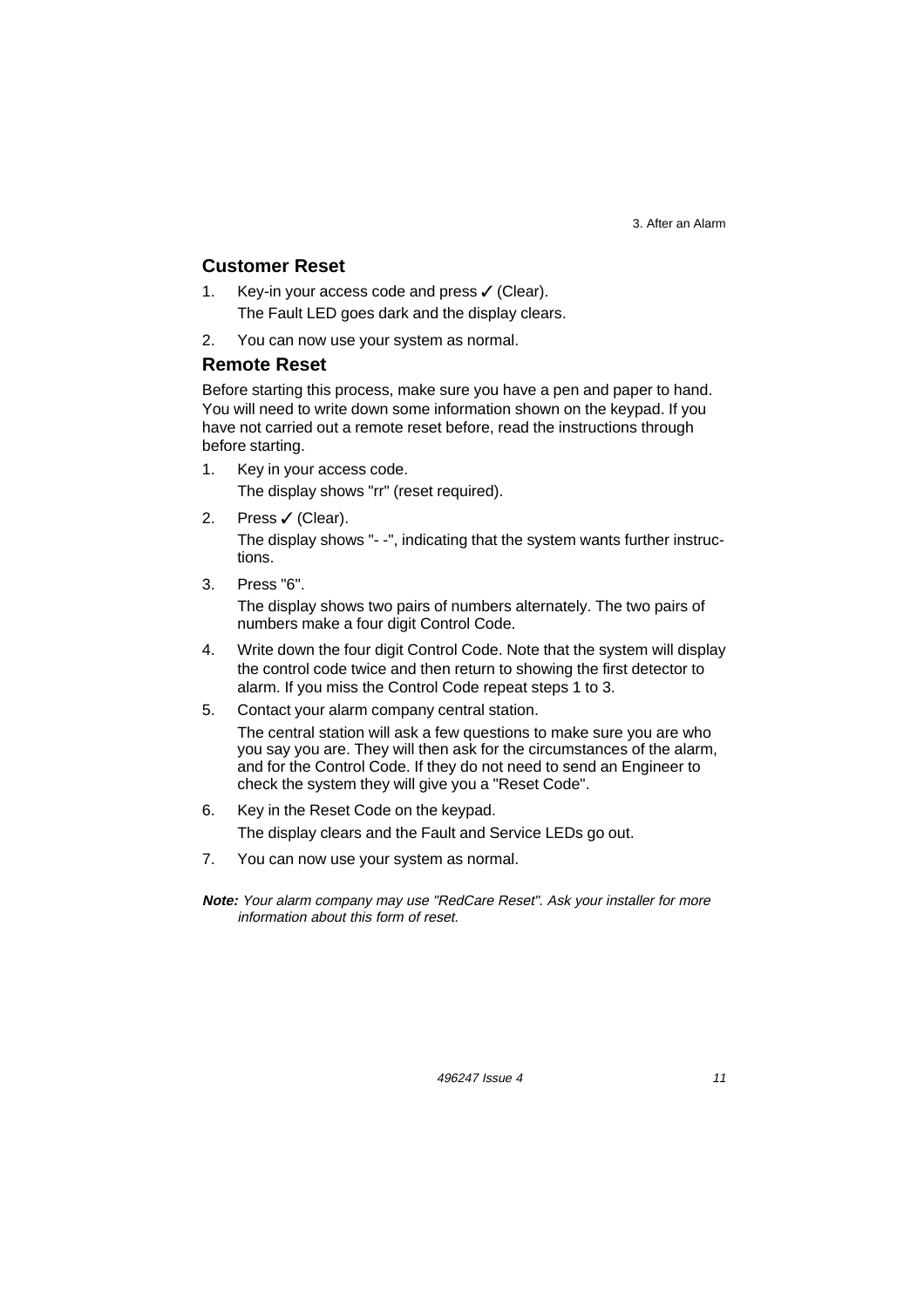## **Introduction**

You can perform a number of other functions, apart from setting and unsetting the system. These functions are:

| [Access code] $+ X$ | Setting the system so that some zones are by-<br>passed or omitted. |
|---------------------|---------------------------------------------------------------------|
| [Access code] $+3$  | Setting the time and date on the system's internal<br>clock.        |
| [Access code] $+4$  | Changing access codes.                                              |
| [Access code] $+5$  | Reading the system log.                                             |
| [Access code] $+ 7$ | Turning the chime function on or off.                               |
| $[Access code] + 8$ | Testing the sounders.                                               |
| [Access code] $+9$  | Testing the zones.                                                  |
|                     |                                                                     |

To use these functions you must key in your access code and then press a number key. The rest of this section describes each function in turn.

### **Omitting Zones**

Your system may be programmed so that you can omit individual detectors when setting the system. Ask your Installer which zones can be omitted. Note that omission is not permanent. You must omit the zone every time you set the system.

To set with a zone omitted:

- 1. Key in your access code.
- 2. Press the appropriate Level key, and then within 5 seconds:
- 3. **For zones 1 to 9** press X (Omit) followed by the number(s) of the zone(s) you want to omit (for example, key in X(Omit) 2 to omit zone 2). **For zones 10 to 16** press X (Omit) **twice** followed by a number 0 to 6 (for example, key in X (Omit) X (Omit) 2 to omit zone 12).

The display shows the zone number of the detector that will be omitted.

The system carries on to set as normal. The system will not raise an alarm if the omitted zone is triggered. Note that the next time you set the system the zone will operate as normal; omission only lasts for one setting/unsetting cycle.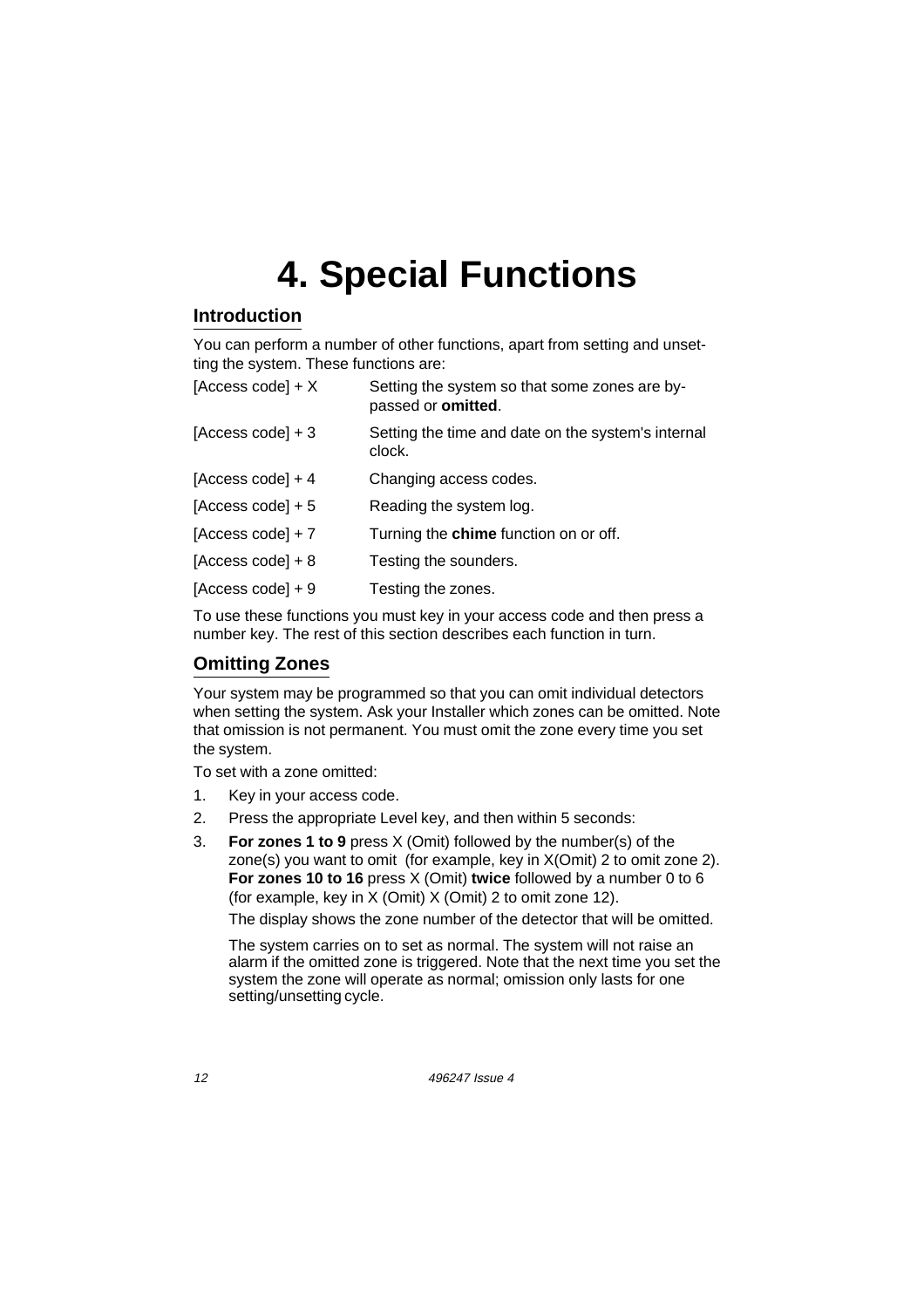### **Omitting 24 Hour Zones**

If your system is fitted with 24 hour detector zones, you may be able to omit them if necessary. For example, your premises may have a fire door that you occasionally open. Ask your Installer if this is possible.

If your system is programmed to allow you to omit a 24 hour zone, then:

- 1. Key in your access code.
- 2. **For zones 1 to 9** press X (Omit) followed by the number(s) of the zone(s) you want to omit (for example, key in X(Omit) 7 to omit zone 7). **For zones 10 to 16** press X (Omit) **twice** followed by a number 0 to 6 (for example, key in X (Omit) X (Omit) 2 to omit zone 12).

To reinstate a 24 hour zone:

- 1. Key in your access code.
- 2. Press  $X$  (Omit) followed by  $\checkmark$  (Clear).

#### **Setting the Time and Date**

The control unit contains an internal clock/calendar that runs as long as there is power present (mains or stand-by battery). The system uses this clock to mark the time and date on the system log. If the power supply fails for any reason, and the stand-by battery is low, then the system loses track of the correct time and date. You may also need to change the time if you live in an area that uses summer/winter time.

**Note:** You need the access code for User 1 in order to change the time and date.

To set the time and date:

- 1. Key in User 1 access code.
- 2. Press 3. The display shows "yy" for the **y**ear.
- 3. Key in two digits for the year followed by  $\checkmark$  (Clear). The display shows "oo" for the m**o**nth.
- 4. Key two digits for the month (01 for January, to 12 for December) followed by  $\checkmark$  (Clear). The display shows "dd" for the **d**ay
- 5. Key in two digits for the day, followed by  $\checkmark$  (Clear). The display shows "hh" for the **h**our
- 6. Key in two digits for the hour followed by  $\checkmark$  (Clear). (Use the 24 hour clock.)

The display shows "ii" for the m**i**nutes.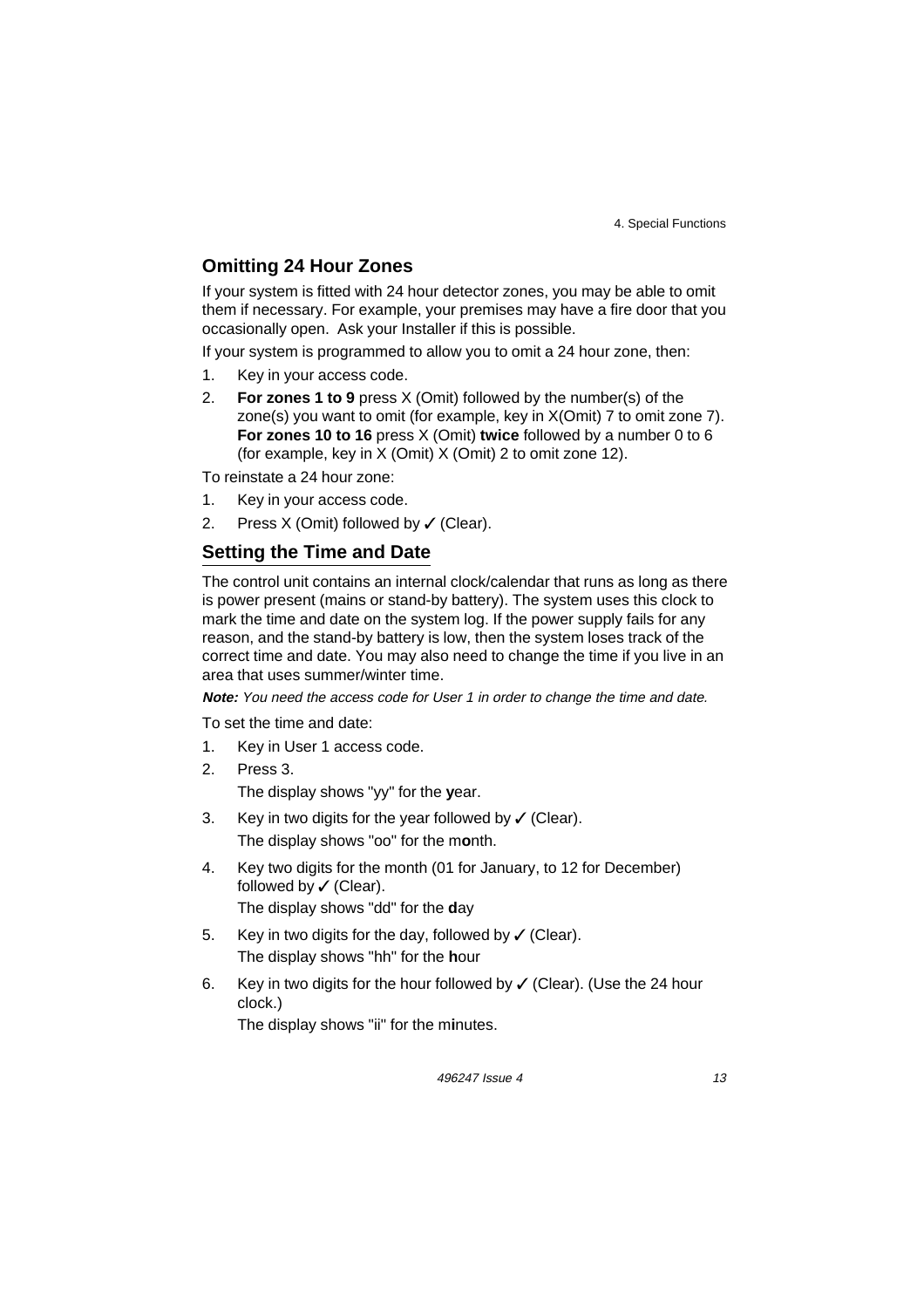7. Key in two digits for the minutes, followed by  $\checkmark$  (Clear).

To view the time when the system is unset:

- 1. Enter User 01 access code.
- 2. Press 3 followed by  $\checkmark$  (Clear). The system displays two digits for the year.
- 3. Press  $\checkmark$  (Clear) repeatedly to see, in order, the month, day, hour, and minutes.

### **Access Codes**

The system can store up to 8 different user access codes. For security you should give one code to each person who has responsibility for setting and unsetting the system. Do not allow users to share codes.

Every time someone enters an access code on the keypad the system records the event in its log. To distinguish all the users and keep their access codes hidden, the log shows each user as a number, for example "User 02", "User 03" and so on.

When delivered from the factory all access codes are set to default numbers. User 01 default access code is "1234". You should change this immediately to a code that only you know.

User 02 default access code is "X 002", User 03 is "X 003" and so on up to User 08 (X 008). However, the default access codes for these users cannot set or unset the system, or use any of its special functions. (On older keypads use the OMIT key in place of the X key.)

#### **Duress Code**

If your system is connected to a central monitoring station, you may want to give some of the users a **Duress Code**. If a user enters the Duress Code while the system is set, then the control unit unsets the system, but at the same time sends a silent alarm call to the central monitoring station. This facility is designed for times when a user is being forced to unset the alarm system by an intruder.

When the control unit is delivered from the factory the Duress code is "X X X X (OMIT, OMIT, OMIT, OMIT)". This code is inactive until you change it.

#### **Changing Access Codes**

- 1. Enter User 01 access code. The display shows "- -".
- 2. Press 4. The display shows "oc" (old code)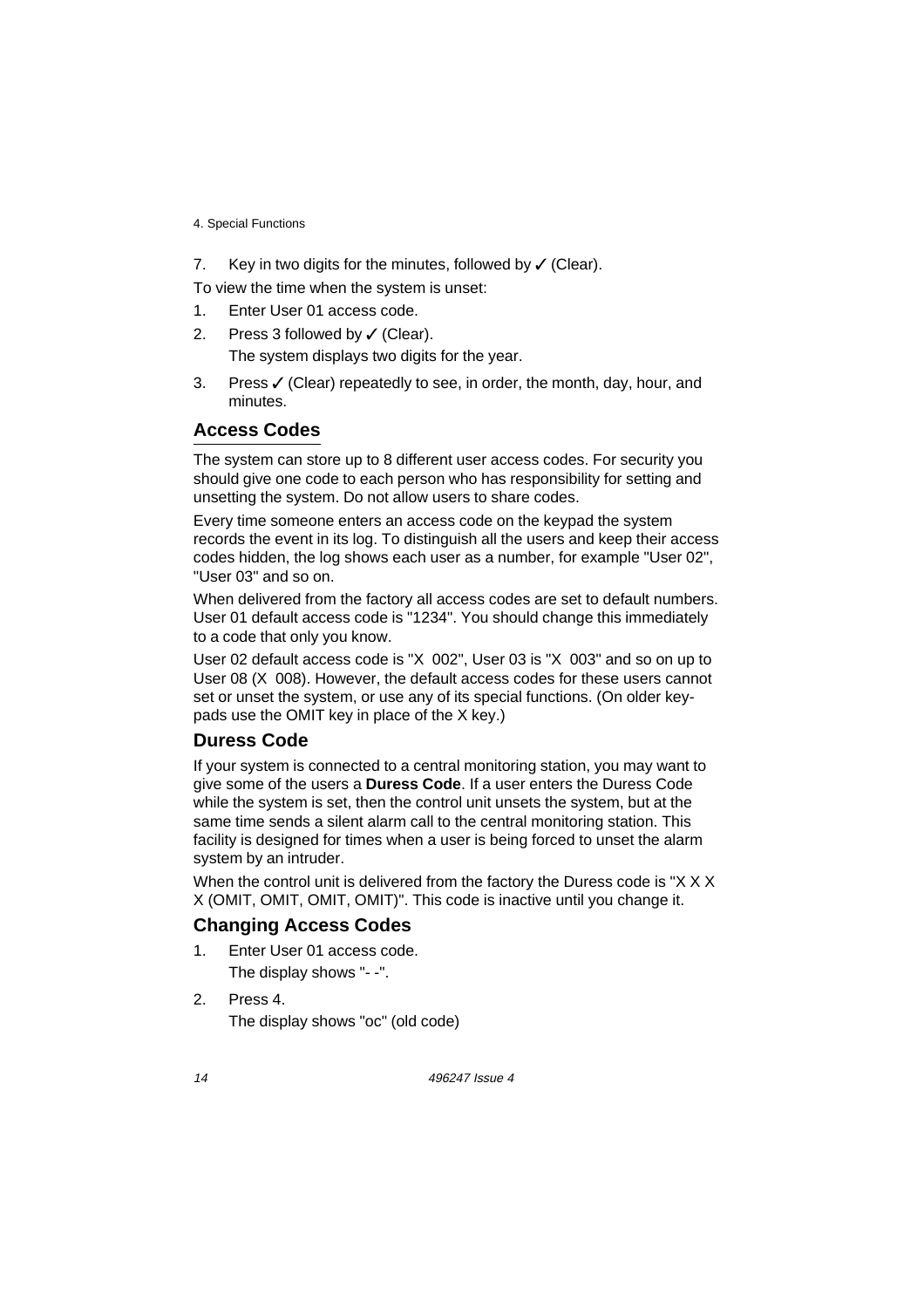- 3. Key in the access code you wish to change. The display shows "nc" (new code).
- 4. Key in the new access code that you wish to use.

**Note:** Do not use 0 (zero) as the first digit of the code.

5. Press  $\checkmark$  (Clear) to store the new code.

## **Using the Log**

The system keeps a log of the last 256 events. You can examine this log from the keypad. To use the log:

- 1. Key in your access code.
- 2. Press 5. The display shows the user number belonging to the access code you used.
- 3. Press 1 to see earlier events in the log. Press 3 to see more recent events.

The display shows a two character code for each type of event. Table 1 on the next page shows each of the codes that you might see, and their meaning.

4. Press  $\checkmark$  (Clear) twice to stop using the log.

#### **Table 1. Log Event Codes**

#### **Code Meaning**

| AA.                   | Arm area A (full set)    |        |
|-----------------------|--------------------------|--------|
| Ab                    | Arm area B (part set)    |        |
| Ac                    | Arm area C (part set)    |        |
| AE                    | Installer access         |        |
| AP                    | Auxiliary power failure  |        |
| bF                    | <b>Battery fault</b>     |        |
| c1 to $c16^{\dagger}$ | Zone violation           |        |
| CC                    | Communication successful |        |
| сF                    | Communications failure   |        |
| dA                    | Disarm area A            |        |
| db                    | Disarm area B            |        |
| dc                    | Disarm area C            |        |
| E1 to $E16^{\dagger}$ | Entry via zone circuit   |        |
| EA.                   | Entry alarm              |        |
| EF                    | Exit fault               |        |
| Lb                    | Low battery              |        |
| Lf                    | Telephone line failure   | P.T.O. |
|                       |                          |        |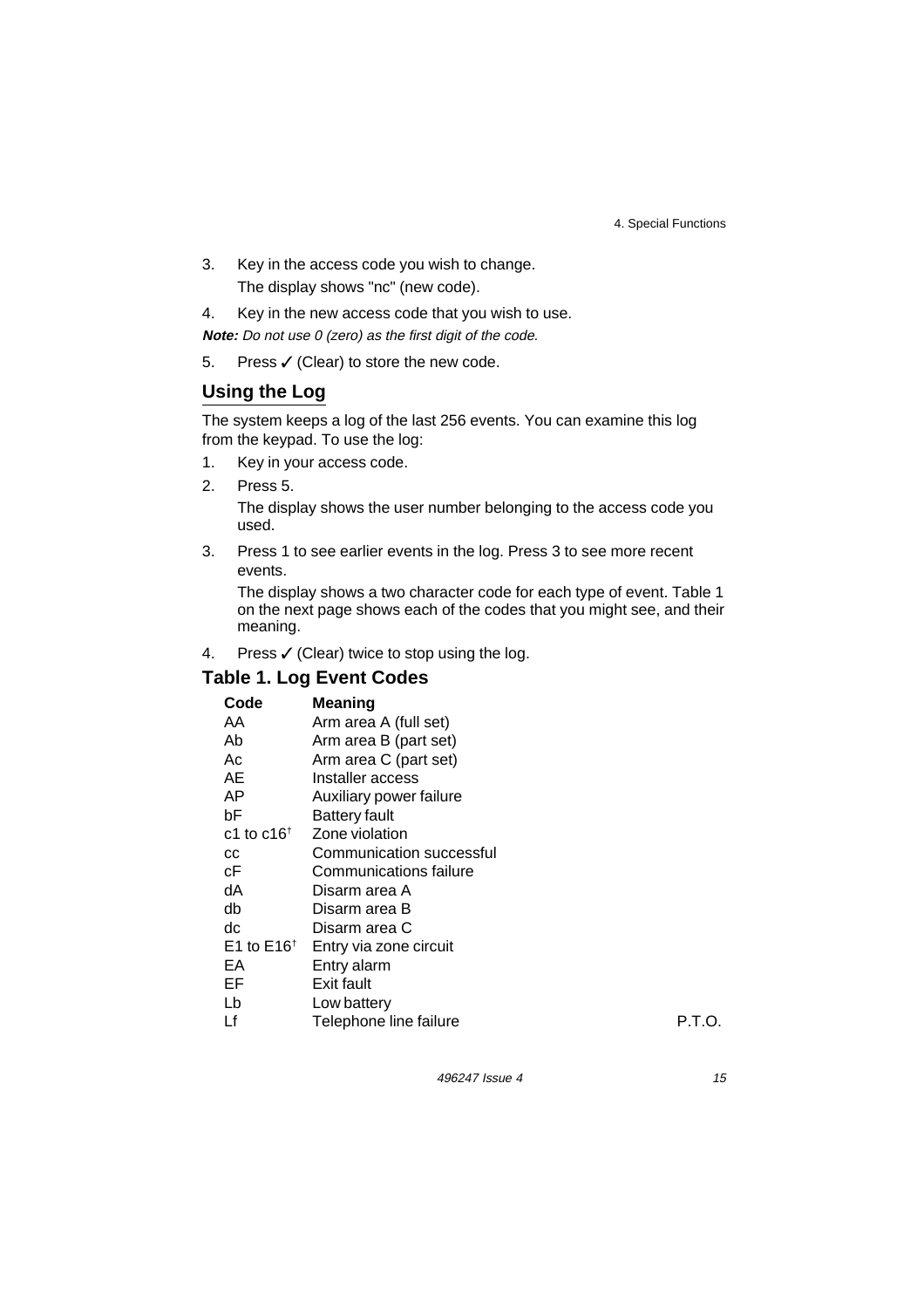## **Table 1 (Cont'd) . Log Event Codes**

| Code<br>Lt<br>o1 to o16 <sup><math>\dagger</math></sup><br>P1 to P4<br>РF<br>PL<br>r1 to $r4$<br>rP<br>rr | Meaning<br>Control unit lid tamper<br>Zone omitted<br>Remote keypad dual key PA alarm<br>Mains power failure<br>Print log.<br>Remote keypad enclosure tamper<br>Remote keypad missing<br>Installer reset |                  |
|-----------------------------------------------------------------------------------------------------------|----------------------------------------------------------------------------------------------------------------------------------------------------------------------------------------------------------|------------------|
| rt<br>$S1$ to $S16†$<br>Sr<br><b>St</b><br>t1 to t16 <sup><math>\dagger</math></sup><br>tr<br>u1 to u8    | Remote keypad excess key presses<br>Zone soak Test<br>System reset<br>Set time<br>Zone tamper violation<br>Tamper return fault<br>Access user ( $u9 = Dures$ , $u0 = keys$                               | tamper<br>witch) |

† When showing zones 10 to 16 the display alternates between the letter 'c' and the number of the zone.

## **Turning the Chime On/Off**

Your system may be programmed so that a chime tone sounds whenever certain doors are opened while the system is unset. If your system has an Exit Terminate button, then it will act as a door bell while Chime is on. To turn Chime on or off:

- 1. Key in your access code. The display shows " $_{--}$ "
- 2. Press 7 followed by  $\checkmark$  (Clear).

## **Testing the System**

#### **Bell Test**

You can test that the internal and external sounders, and the strobe, are all working as follows:

- 1. Key in your access code. The display shows " $_ -$ "
- 2. Press 8. The system turns the external sounder, strobe, internal sounder(s) and keypad sounders on for three seconds each, one after the other.
- 3. Press  $\checkmark$  (Clear) to finish the test.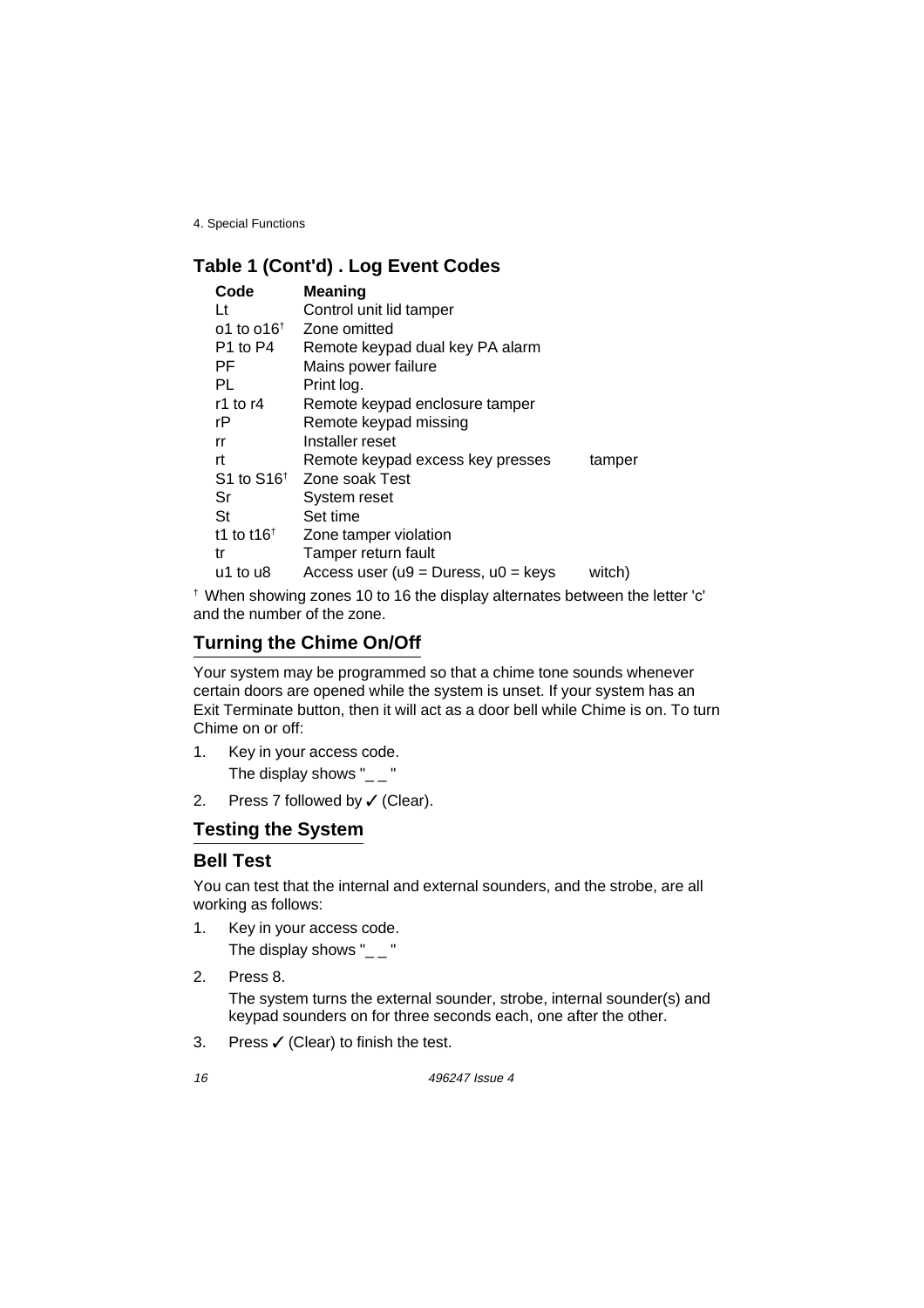### **Walk Test**

You can set the system so that it will allow you to walk round the premises and test each of the detectors (a **walk test**). Choose a time when the premises are empty to carry out the test, otherwise people may trigger any movement detectors before you do, and confuse the results of the test.

If any detector fails the test then call your alarm company and ask them to check the system.

**Note:** If your system is fitted with 24 hour or personal attack detectors, you cannot walk test them. If you wish to test them call your alarm company.

1. Key in your access code.

The display shows " $\_$ "

2. Press 9.

The display shows "- - " then "C" and the zone number of any detector(s) that are already triggered.

- 3. Walk round your premises and trigger each detector in turn (except 24 hour or personal attack detectors). As you trigger a detector the keypad and internal sounder give a short tone, and the display shows the zone number.
- 4. Press  $\checkmark$  (Clear) twice to stop the test when you have triggered all the detectors.

**Note:** You can abandon the test at any time by pressing  $\checkmark$  (Clear) twice.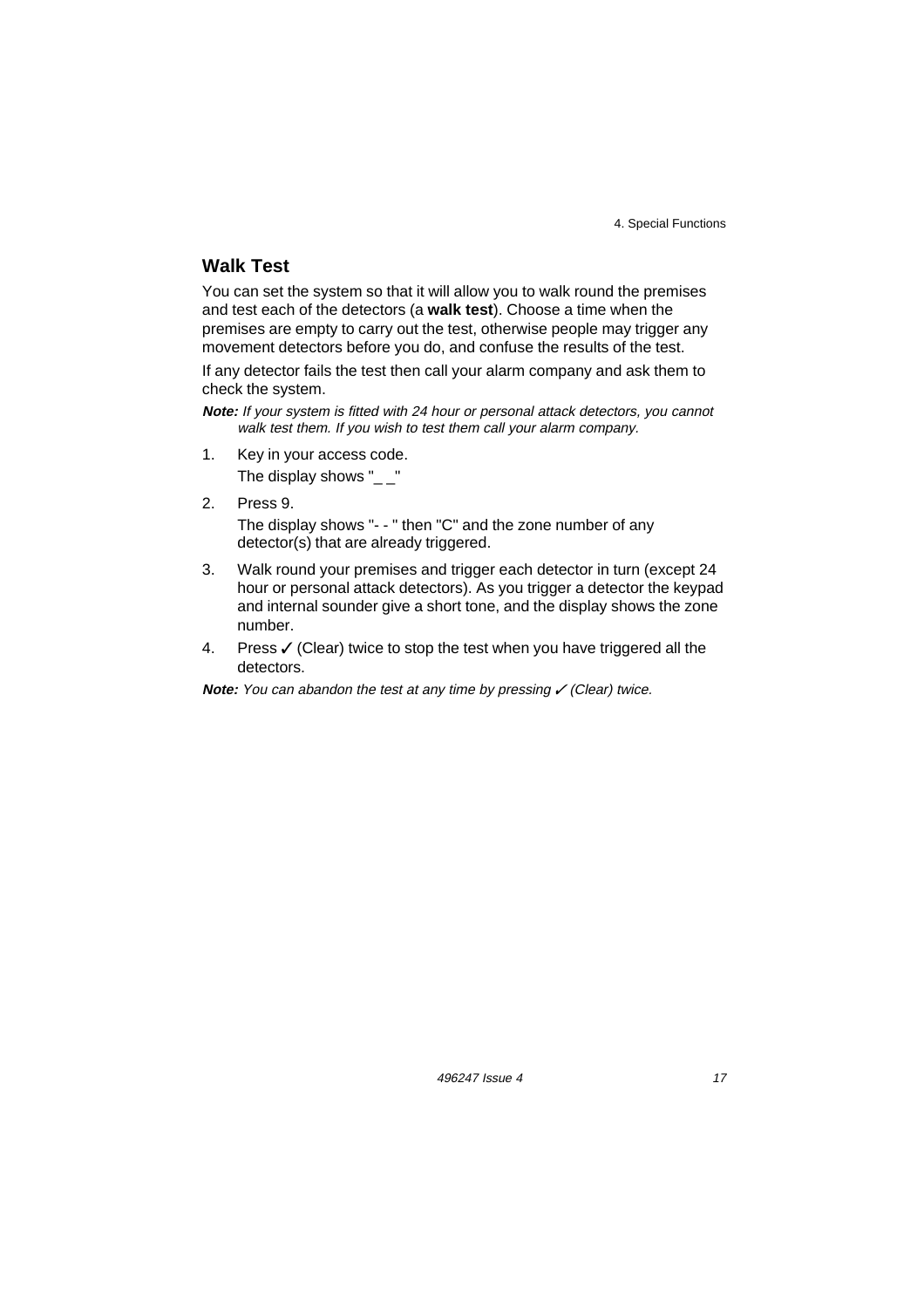## **5. System Faults**

Your system may light the Fault LED and start an internal alarm to indicate that it has detected a fault. (An internal alarm is the keypad and internal sounders active, but the external sounder (bell) and strobe quiet.) The display will give a two letter code to indicate what type of fault has occurred. The table below shows the more common faults that can happen.

| Display code     | <b>Fault</b>                                                                                                                                                                                                                                                                                                                                                                                                                                |
|------------------|---------------------------------------------------------------------------------------------------------------------------------------------------------------------------------------------------------------------------------------------------------------------------------------------------------------------------------------------------------------------------------------------------------------------------------------------|
| Lf               | Telephone line fault. Enter access code to silence<br>the sounder. Enter your access code again. If the<br>display clears the fault was temporary. If the display<br>still shows Lf then the telephone line is not working.<br>Contact your alarm company. Note that you may<br>still be able to set the system, but it will not be able<br>to report any alarms to the central monitoring<br>station until the telephone line is repaired. |
| bF               | Battery fault. Enter your access code to silence the<br>sounder. Contact your alarm company immediately.<br>You cannot set the system until the fault is cleared.                                                                                                                                                                                                                                                                           |
| Lb               | Battery Low. Enter your access code to silence the<br>sounder. Contact your alarm company immediately.<br>You cannot set the system until the fault is cleared.                                                                                                                                                                                                                                                                             |
| Sr               | Total power failure. Enter your access code to<br>silence the alarm. At some time both mains and<br>battery power failed together. Contact your alarm<br>company immediately. You cannot set the system<br>until the fault is cleared.                                                                                                                                                                                                      |
| "t" plus number. | Tamper. Enter your access code to silence the<br>alarm. Something or someone has interfered with<br>the system. Contact your alarm company immedi-<br>ately. You cannot set the system until the fault is<br>cleared.                                                                                                                                                                                                                       |

If the display shows any other code, see Table 1 on pages 13 and 14 for more details.

18 496247 Issue 4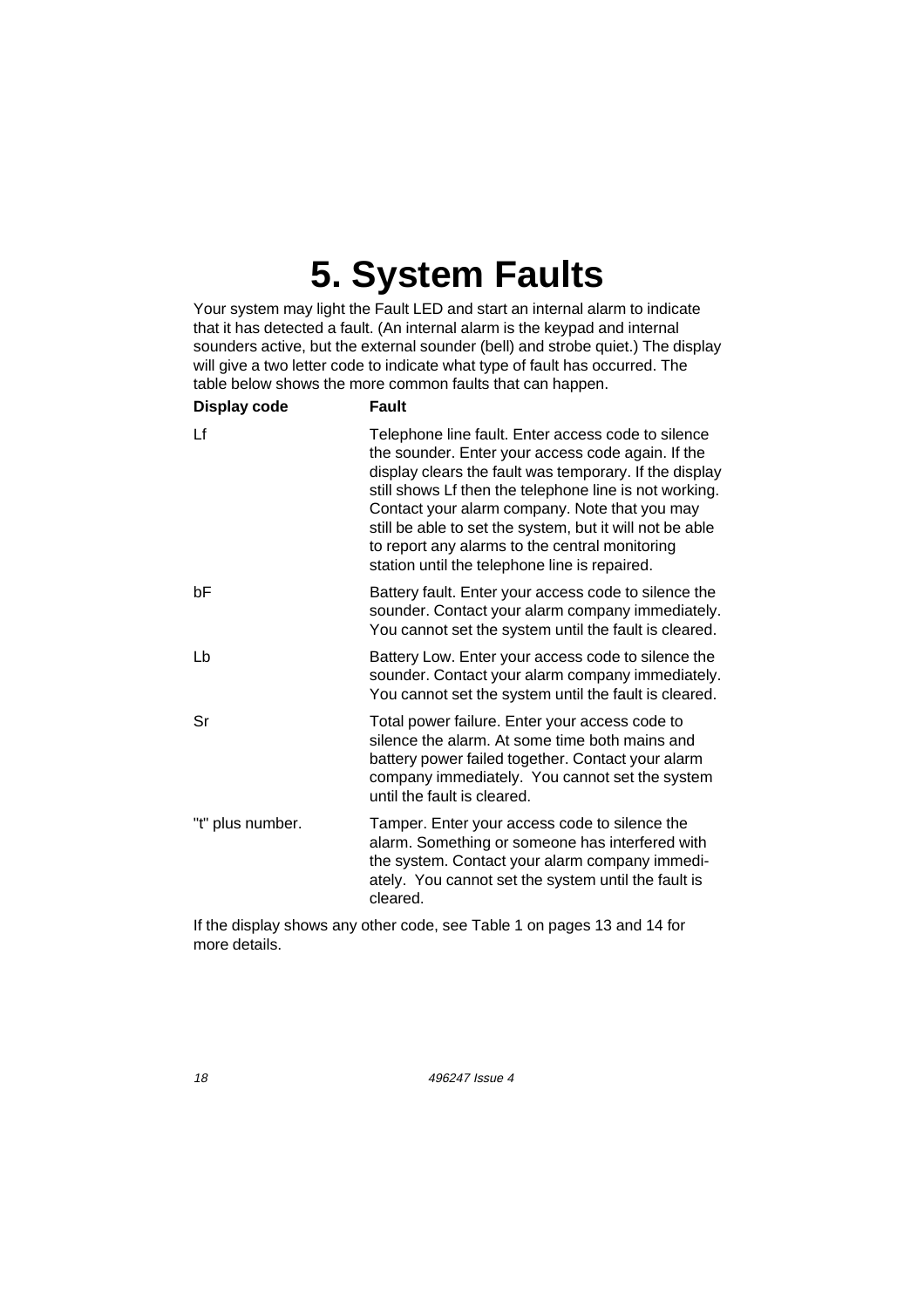| ZONE             | <b>DESCRIPTION</b> | <b>WHOLE</b><br><b>SYSTEM</b><br>(A) | PART<br><b>SET B</b> | PART<br>SET C | OMIT<br><b>ALLOWED</b> | CHIME |
|------------------|--------------------|--------------------------------------|----------------------|---------------|------------------------|-------|
| 1                |                    |                                      |                      |               |                        |       |
| $\overline{2}$   |                    |                                      |                      |               |                        |       |
| $\sqrt{3}$       |                    |                                      |                      |               |                        |       |
| 4                |                    |                                      |                      |               |                        |       |
| 5                |                    |                                      |                      |               |                        |       |
| $\,6$            |                    |                                      |                      |               |                        |       |
| 7                |                    |                                      |                      |               |                        |       |
| 8                |                    |                                      |                      |               |                        |       |
| $\boldsymbol{9}$ |                    |                                      |                      |               |                        |       |
| 10               |                    |                                      |                      |               |                        |       |
| 11               |                    |                                      |                      |               |                        |       |
| 12               |                    |                                      |                      |               |                        |       |
| 13               |                    |                                      |                      |               |                        |       |
| 14               |                    |                                      |                      |               |                        |       |
| 15               |                    |                                      |                      |               |                        |       |
| 16               |                    |                                      |                      |               |                        |       |

| <b>Bell Duration</b> |  |
|----------------------|--|
| Engineer Reset       |  |
| Communicator Fitted  |  |
| <b>Exit time</b>     |  |
| Entry time           |  |
| Keypad PA            |  |

## Day contact Tel:

Night contact Tel:

## **Company Name:**